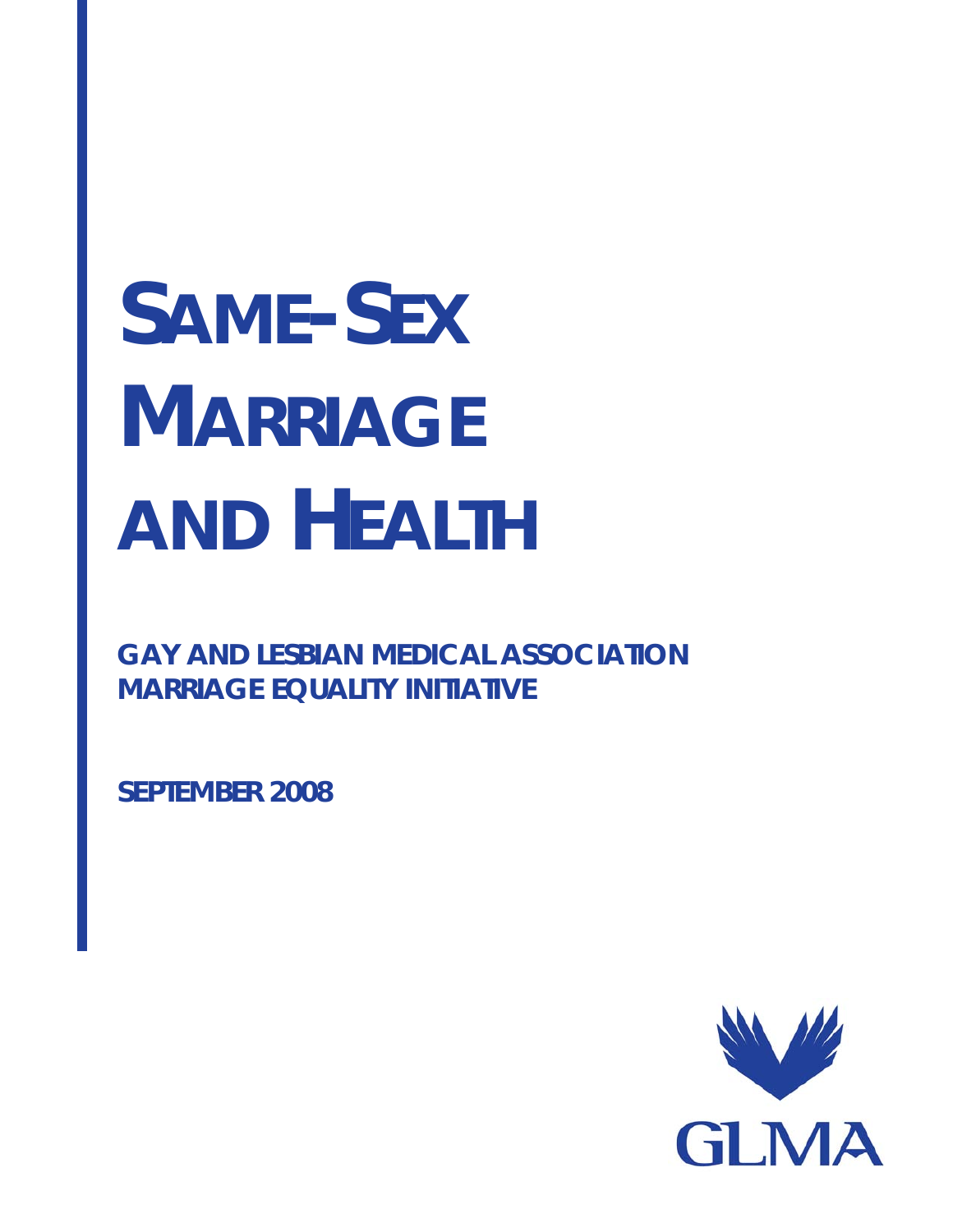

# **Introduction**

Whether or not to permit gay male and lesbian couples to marry is being considered by legislatures, courts, and voters across the United States. Same-sex marriage is legal in California and Massachusetts and in several countries, including the Netherlands, Belgium, Spain, Canada, Norway, and South Africa.

A large body of scientific research indicates that the denial of marriage rights to gay men and lesbians can negatively impact their health and well-being and that of their children. This document summarizes this research and provides citations to the published literature.

# **Who We Are**

The Gay and Lesbian Medical Association (GLMA) is the world's largest and oldest association of lesbian, gay, bisexual, and transgender (LGBT) healthcare professionals. Founded in 1981, GLMA's mission is to ensure equality in healthcare for LGBT individuals and healthcare professionals. GLMA's work includes mobilizing and speaking for healthcare professionals on topics important to the health and well-being of LGBT persons.

We gratefully acknowledge the guidance of GLMA's Marriage Equality Initiative Advisory Committee: Rob Daroff, Ellen Haller, Robert Kertzner, Kate O'Hanlan, Natalie Ramos, Ricky Riggs, and Tom Maddox. We also acknowledge the important work of Gilbert Herdt, Robert Kertzner, and the National Sexuality Resource Center.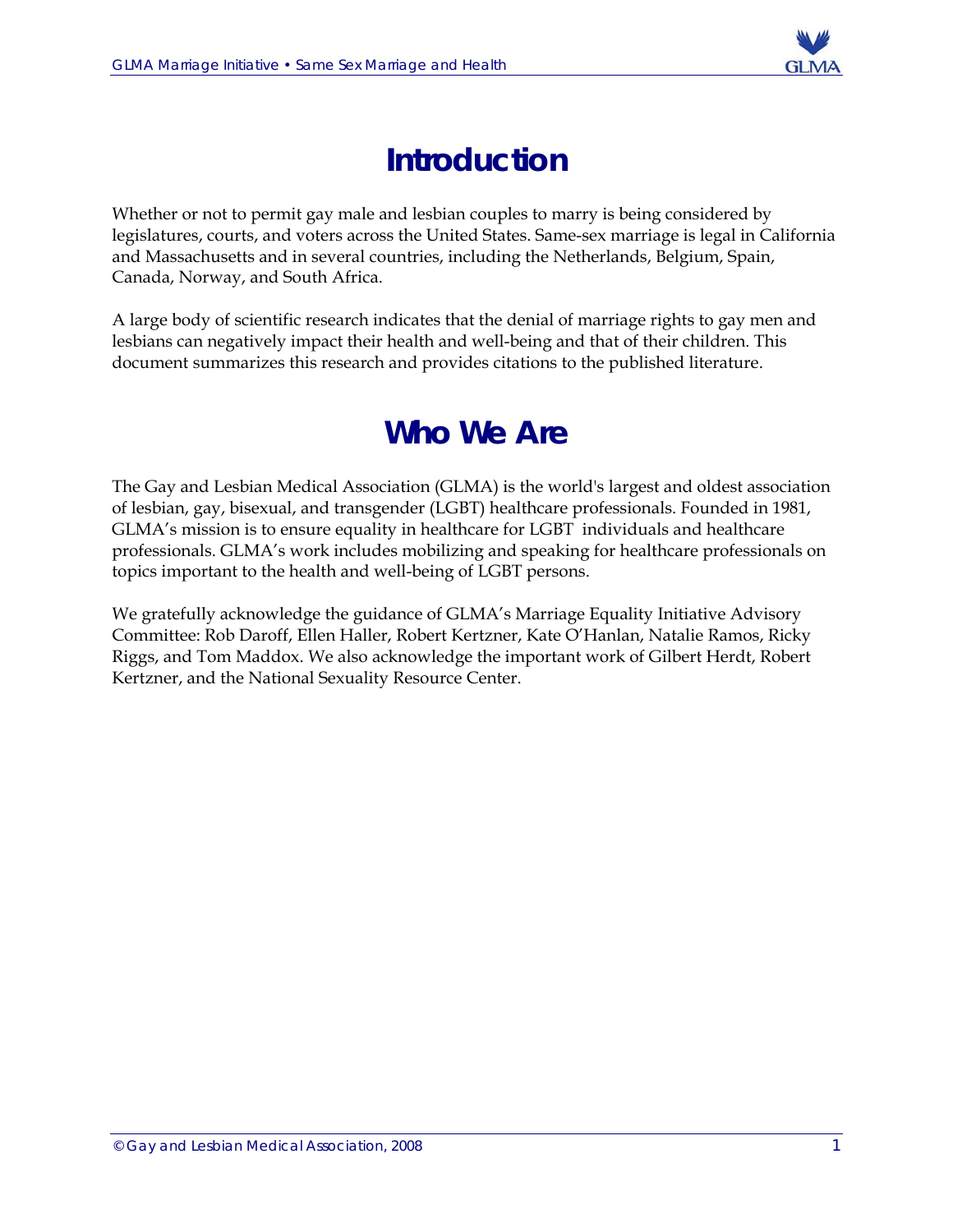

# **Key Points**

**The denial of marriage rights to same sex couples is a form of discrimination that perpetuates stigma and contributes to stress. Minority stress is associated with a variety of physical and mental health problems.** 

**The denial of marriage rights to same sex couples is often based on stereotypes and assumptions that have been proven false.** 

**The premier medical authorities in the United States, having reviewed the scientific research, endorse equal access to civil marriage.** 

- We should seek and follow experts' scientifically-based policies for guidance in considering laws that impact family, child, and community health.
- Leading experts, including the American Psychiatric Association, the American Psychological Association, and the National Association of Social Workers, endorse equal access to civil marriage for same-sex couples.

**Marriage can help protect and promote the mental and physical health of lesbians and gay men.** 

- Marriage is associated with multiple mental and physical health benefits.
- Marriage is also associated with many tangible and intangible benefits that support psychological health, including access to healthcare through a spouse.
- Other kinds of legal recognition of same-sex relationship do not provide the full range of benefits provided by marriage.

#### **Marriage can help protect and promote the health of children being raised by gay men and lesbians.**

- Millions of children are currently being raised by same-sex couples. Their health and well-being are at risk because of the lack of legal and insurance protections that are granted automatically through marriage. They benefit when their families are respected and afforded legal protections.
- Multiple, published credible research studies find no differences in parenting skills by sexual orientation or in the psychological health or adjustment of children raised by heterosexual or homosexual parents.

#### **Marriage can help protect and promote the health of aging gay and lesbian individuals.**

- Many older gay and lesbian people are in long-term committed relationships.
- Without legal recognition, older lesbians and gay men will face additional stressors related to their finances which have the potential to worsen their physical and mental health.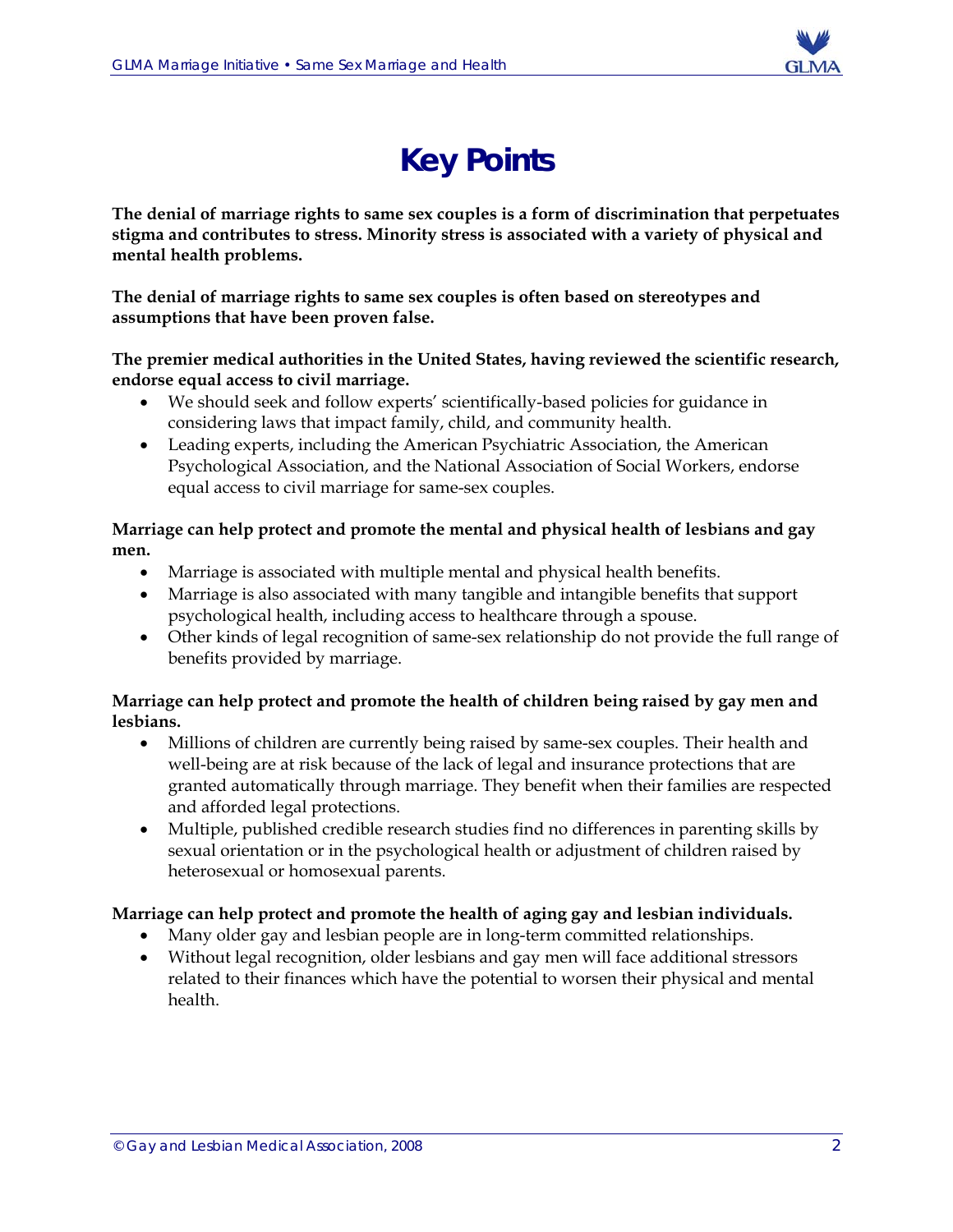

# **Discussion**

#### *The denial of marriage rights to same sex couples is a form of discrimination, which is linked to negative impacts on health and well-being.*

The denial of marriage rights is a form of discrimination.<sup>1</sup> In a carefully reasoned decision, Massachusetts' highest court recognized that the denial of marriage rights to homosexuals is related to prejudice:

> The marriage ban works a deep and scarring hardship on a very real segment of the community for no rational reason . . . . The absence of any reasonable relationship between, on the one hand, an absolute disqualification of same-sex couples who wish to enter into civil marriage and, on the other, protection of public health, safety, or general welfare, suggests that the marriage restriction is rooted in persistent prejudices against persons who are (or who are believed to be) homosexual.2

Perceived discrimination is linked to a decreased sense of personal growth, diminished environmental mastery, and lowered self-acceptance.3 Among lesbians and gay men, sexual orientation stigma and discrimination are associated with decreased quality of life and increased rates of psychological distress and mood and anxiety disorders.4

Gay and lesbian couples face unusual and specific stressors due to the absence of social and legal rights and duties that define same-sex couplehood.5 The American Psychiatric Association has found that "same-sex couples . . . experience several kinds of state-sanctioned discrimination that can adversely affect the stability of their relationships and their mental health."<sup>6</sup> Research has shown that being in a marginalized relationship is associated with decreased investment in relationships.7 The invisibility of some same-sex relationships deprives people of the social and family support that could help to counteract a destructive sense of shame and social isolation,<sup>8</sup> and can cause individuals to distance themselves from their partners, resulting in devaluation of the relationship.9 Heterosexuals who live in close

 $\overline{a}$ <sup>1</sup> The California Supreme Court referred to the denial of marriage as "a mark of second class citizenship." In Re Marriages Cases, 2008.

<sup>2</sup> Massachusetts Supreme Judicial Court, Goodridge et al., 2003.

<sup>3</sup> Herdt & Kertzner, 2006, citing Ryff, Keyes, & Hughes, 2003 (studies of women in the general population).

<sup>4</sup> Mays & Cochran, 2001; Meyer, 2003.

<sup>5</sup> Herdt & Kertzner, 2006, citing Green and Mitchell, 2002.

<sup>6</sup> American Psychiatric Association, 2005, Support of Legal Recognition of Same-Sex Civil Marriage, Position Statement.

<sup>7</sup> Lehmiller & Agnew, 2006.

<sup>8</sup> Herdt & Kertzner, 2006, citing Cohler & Galatzer-Levy, 2000.

<sup>9</sup> Herdt & Koff, 2000.

<sup>©</sup> Gay and Lesbian Medical Association, 2008 3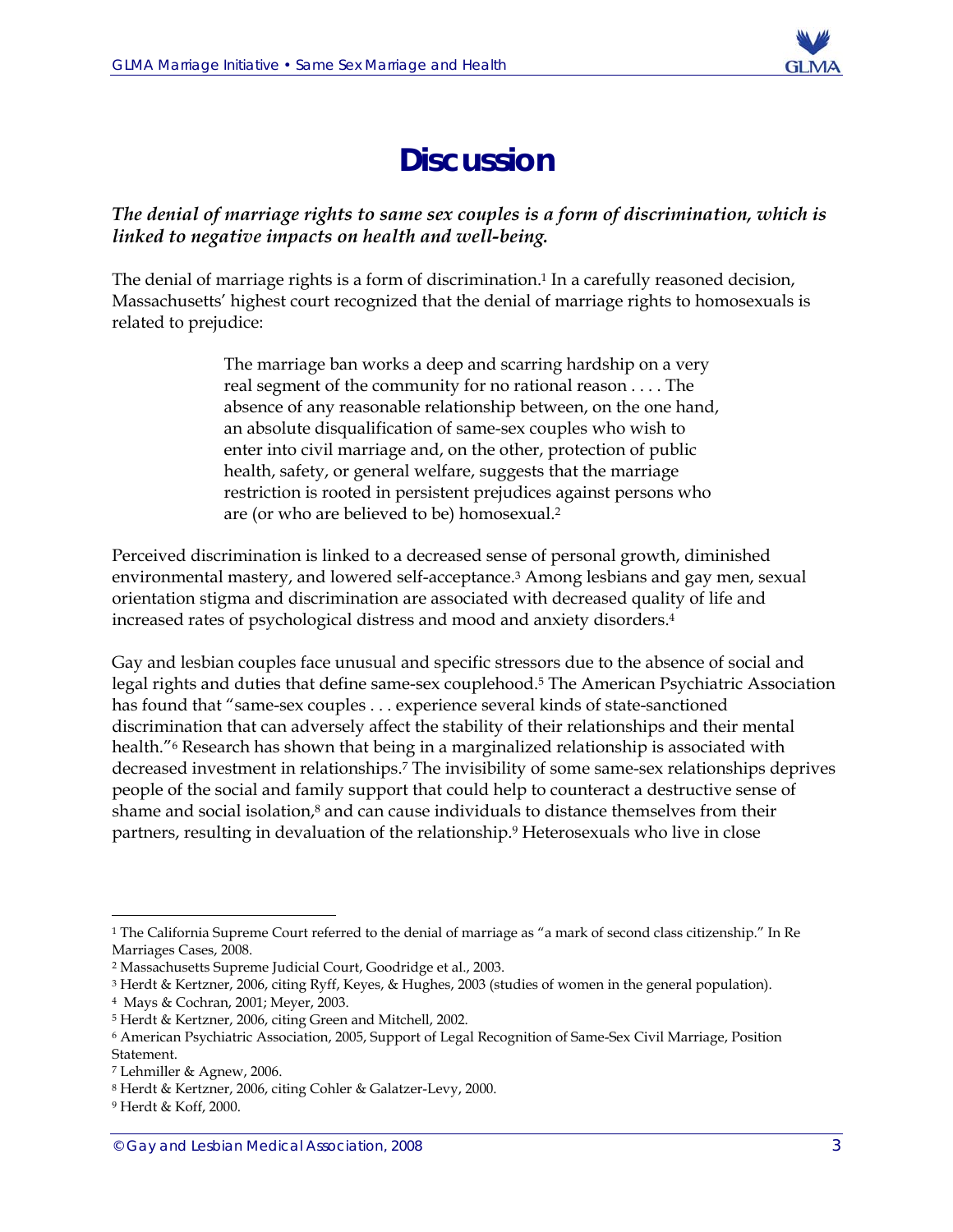

proximity to gay couples often fail to understand these feelings of shame in their gay and lesbian couple counterparts. 10

Young people today have a greater expectation of openly expressing their sexual orientation in adolescence.11 This expectation is frustrated by campaigns to continue to deny them the possibility of a future that includes marriage. This marriage denial reinforces stigma associated with sexual orientation and undermines well-being, an effect to which adolescents and young adults are particularly sensitive.12

The ability to be married increases developmental options for lesbian and gay adolescents and young adults, who could envision marriage as a key element of their adulthood.13

#### *The denial of marriage rights to same sex couples is often based on stereotypes and assumptions that have been proven false.*

Marriage denial to same-sex couples is often based on stereotypes and false assumptions about the sexual promiscuity of gay men and lesbians and the view that homosexuality is a sin or a disease that can be altered or cured.14 Many studies contradicted these assumptions. The research indicates that 40-60% of gay men and 45-80% of lesbians are in committed long-term relationships at any given time,15 and many lesbians and gay men have expressed the desire to marry if and when same-sex marriage becomes legal.16 All major mental health organizations, including the American Psychiatric Association 17 and the American Psychological Association,18 reject the notion that homosexuality is a mental disorder and oppose "therapies" that purport to change sexual orientation, as this theory contradicts a large body of scientific research<sup>19</sup> and has been shown to be based not on fact but on opinion, faith, or prejudice.<sup>20</sup>

#### *The premier medical authorities in the United States, having reviewed the scientific research, endorse equal access to civil marriage.*

Healthcare experts are important resources when formulating policies that affect the health of individuals and families. Lawmakers typically look to America's premier national medical and scientific authorities for guidance when they write laws about family, child, and community health. Courts in the United States have previously used data regarding mental health and wellbeing to assess the impact of discrimination.21

 $\overline{a}$ 

20 Herek, 2004; Irvine, 2005.

<sup>10</sup> Stein, 2001, p. 216.

<sup>11</sup> Savin-Williams, 2005; Teunis & Herdt, 2007

<sup>12</sup> Herdt & Kertzner, citing Herdt & Boxer, 1993, and Paul et al., 2002.

<sup>13</sup> Herdt & Kertzner, 2006.

<sup>14</sup> Herdt & Kertzner, 2006, citing Jordan, 2005.

<sup>15</sup> Hostetler & Cohler, 1997; Herdt & Kertzner, 2006, citing Blumstein & Schwartz, 1983, Kertzner, 1999, Peplau & Spalding, 2000, and Sang, 1991.

<sup>16</sup> Herdt & Kertzner, 2006, citing Henry J. Kaiser Family Foundation, 2001.

<sup>17</sup> American Psychiatric Association, 1998, 2000.

<sup>18</sup> American Psychological Association, 1997, Resolution on Appropriate Therapeutic Responses to Sexual Orientation.

<sup>19</sup> Haldeman, 1991.

<sup>21</sup> Herdt & Kertzner, citing Kitzinger & Wilkinson, 2004.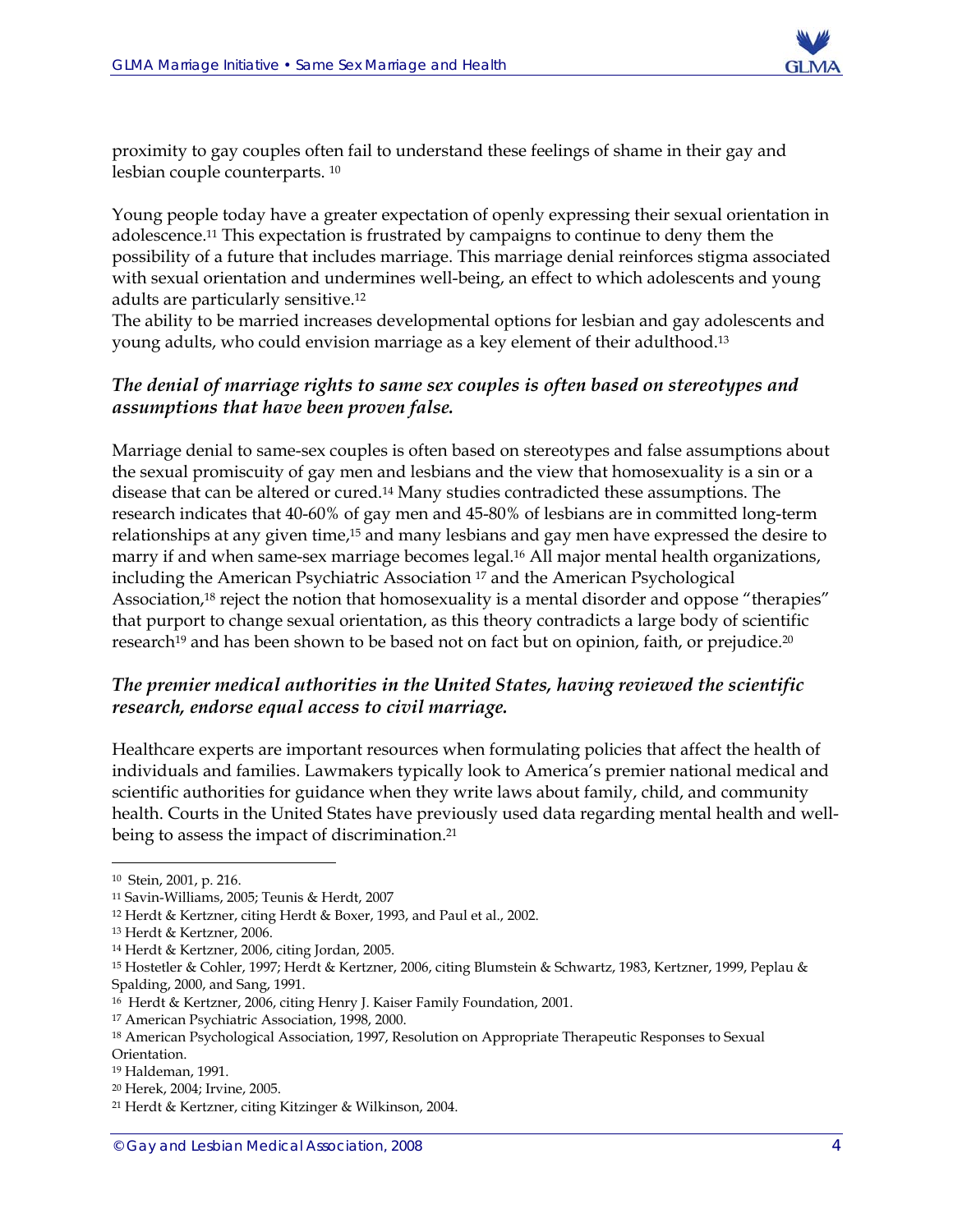

Mental health arguments were central to the reasoning of courts which struck down laws that mandated racial segregation and which disallowed interracial marriage and criminalized interracial sexual relations.22 The Massachusetts Supreme Judicial Court, in addressing same-sex marriage in that state, relied upon research relating to the health impacts of marriage and found that the discrimination inherent in denying same-sex couples the right to marry "works deep and scarring hardship" on same-sex families.23

The American Psychiatric Association, <sup>24</sup> the American Psychological Association, <sup>25</sup> the National Association of Social Workers,<sup>26</sup> the American Academy of Pediatrics, California District,<sup>27</sup> and the American Psychoanalytic Association<sup>28</sup> have reviewed the research and issued policy statements endorsing equal access to civil marriage for same-sex couples. In its policy statement, the American Psychiatric Association found that:

> Psychiatrists note the invariably positive influence of a stable, adult partnership on the health of all family members. Sustained and committed marital and family relationships are cornerstones of our social support network as we face life's challenges, including illness and loss. There is ample evidence that long-term spousal and family support enhances physical and mental health at all stages of development.29

#### *Marriage can help protect and promote the mental and physical health of lesbians and gay men.*

Like heterosexuals, lesbians and gay men enter into and sustain loving, committed relationships that are integral to a sense of well-being, personal fulfillment, and realization of individual potential. Sexual bonds, a component of intimate relationships, have the potential to impart distinctive qualities to relationships beyond the emotional fulfillment associated with other relationships such as with children, parents, and friends. Intimate, committed relationships, and by extension, institutions such as marriage that support them, are associated with psychological health in coupled individuals and resilience in the face of life stressors.<sup>30</sup>

Marriage provides a context for individuals to realize their capacities for love, care, and selftranscendence.31 Marriage provides social legitimacy to the intimate bonds of adults and is required for the recognition of full adulthood across many cultures.<sup>32</sup>

<sup>22</sup> Cott, 2002.

<sup>23</sup> Massachusetts Supreme Judicial Court, Goodridge et al., 2003.

<sup>24</sup> American Psychiatric Association, 2005.

<sup>25</sup> American Psychological Association, APA Supports Legalization of Same-Sex Civil Marriages, 2004.

<sup>&</sup>lt;sup>26</sup> National Association of Social Workers, 2004.<br><sup>27</sup> American Academy of Pediatrics – California District IX, 2005.

<sup>28</sup> American Psychoanalytic Association, 1997, Marriage resolution.

<sup>29</sup> American Psychiatric Association, 2005.

<sup>30</sup> Blumstein & Schwartz, 1983; Waite & Gallagher, 2002.

<sup>31</sup> Herdt & Kertzner, 2006, citing Erikson, 1959.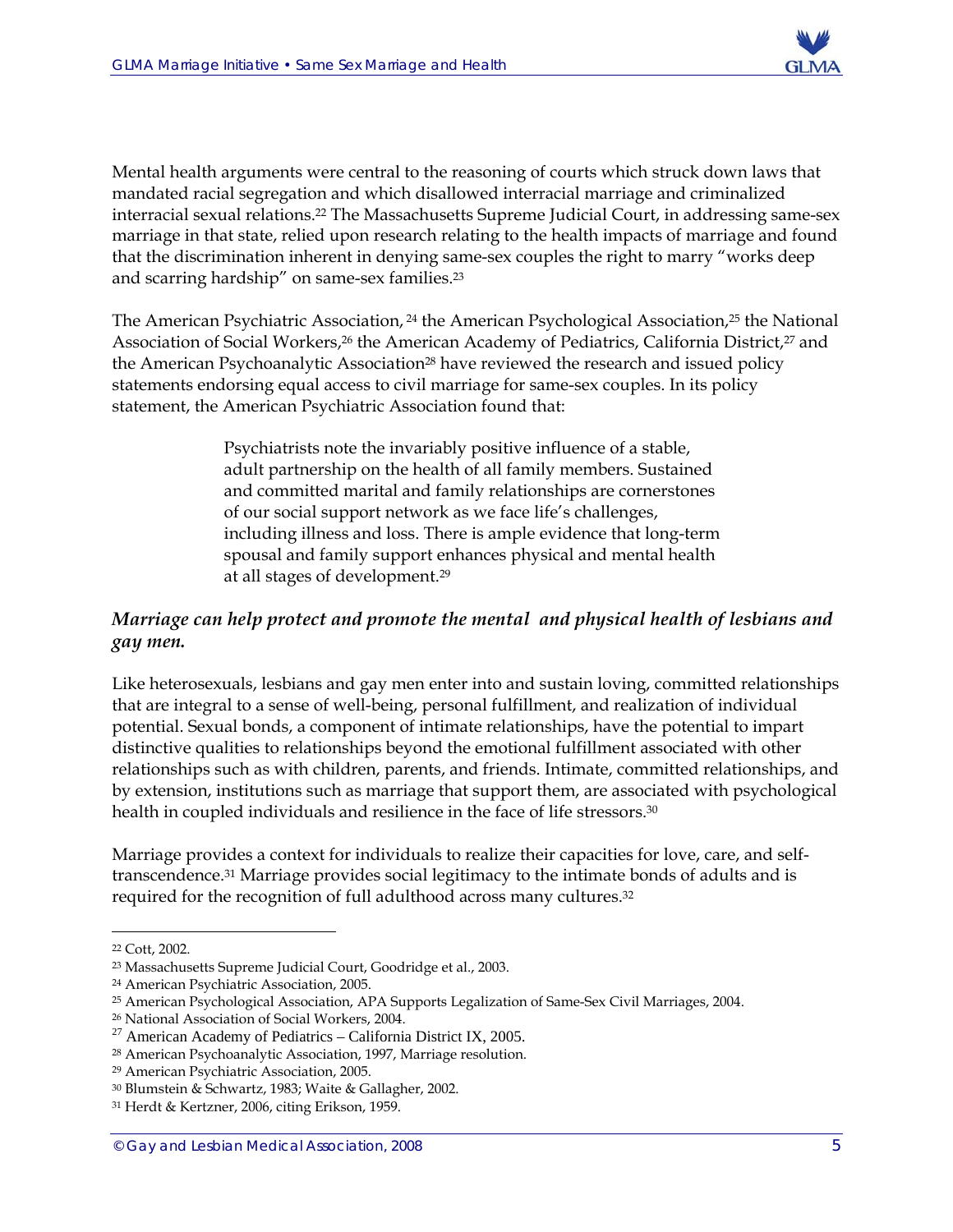

Hundreds of studies of heterosexuals have found that married individuals have better mental health, more emotional support, less psychological distress, and lower rates of psychiatric disorders than unmarried individuals.<sup>33</sup> Being in a relationship is associated with decreased depression regardless of sexual orientation. For lesbians and gay men, relationships may confer additional benefits because of the protective effects of relationships in countering discrimination and sexual prejudice.34

Married individuals report more emotional support and are more likely to have a close confidant than the unmarried.<sup>35</sup> Emotional support is directly associated with health and wellbeing and provides protection against the negative health consequences of stress.<sup>36</sup>

Many Americans relate their well-being to marriage, $37$  which is widely perceived to bestow a variety of resources and benefits.38 Married individuals report less economic strain and slightly higher incomes than the unmarried.39

Marriage is associated with many tangible and intangible benefits that support psychological health, including spousal benefits such as social security and public pensions; income tax benefits; inheritance, insurance, and survivorship rights including estate tax benefits; health insurance in spouses' group plans; the right to sue for wrongful death of a spouse; and power to make medical decisions on behalf of a spouse.40 More than 60 percent of insured Americans received health care through their own employer or that of their spouse or other family member.41

Non-marital legal recognition of relationships does not provide the full range of legal, economic, social, and mental health benefits provided by marriage. Legal recognition short of marriage is not transportable across state lines and subjects lesbians and gay men to the vicissitudes of local law and law enforcement.

<sup>32</sup> Waite & Gallagher, 2000; Mead, 1950.

<sup>33</sup> Herdt &Kertzner, 2006, citing Ross et al., 1990; Umberson & Williams, 1999; and Waite & Gallagher, 2000.

<sup>34</sup> Herdt & Kertzner, 2006, citing Mills et al., 2004 and Sandfort, de Graaf, Bijl, & Schnabel, 2001. See also Kurdek, 2004.

<sup>35</sup> Herdt & Kertzner, 2006, citing Gerstel, Riessman, & Rosenfield, 1985, Ross & Mirowsky, 1989, Turner & Marino, 1994, and Umberson, Chen, House, Hopkins, & Slaten, 1996.

<sup>36</sup> Herdt & Kertzner, 2006, citing Thoits, 1995.

<sup>37</sup> Duggan & Kim, 2005.

<sup>38</sup> Waite & Gallagher, 2000.

<sup>39</sup> Herdt & Kertzner, 2006, citing Ross et al., 1990, Waite & Gallagher, 2000, and Zick & Smith, 1991.

<sup>40</sup> Herdt & Kertzner, 2006, citing Rutter & Schwartz, 1996, Kessler, 1982 and Ross & Huber, 1985.

<sup>41</sup> Herdt & Kertzner, 2006, citing Badgett, 2004, p. 8.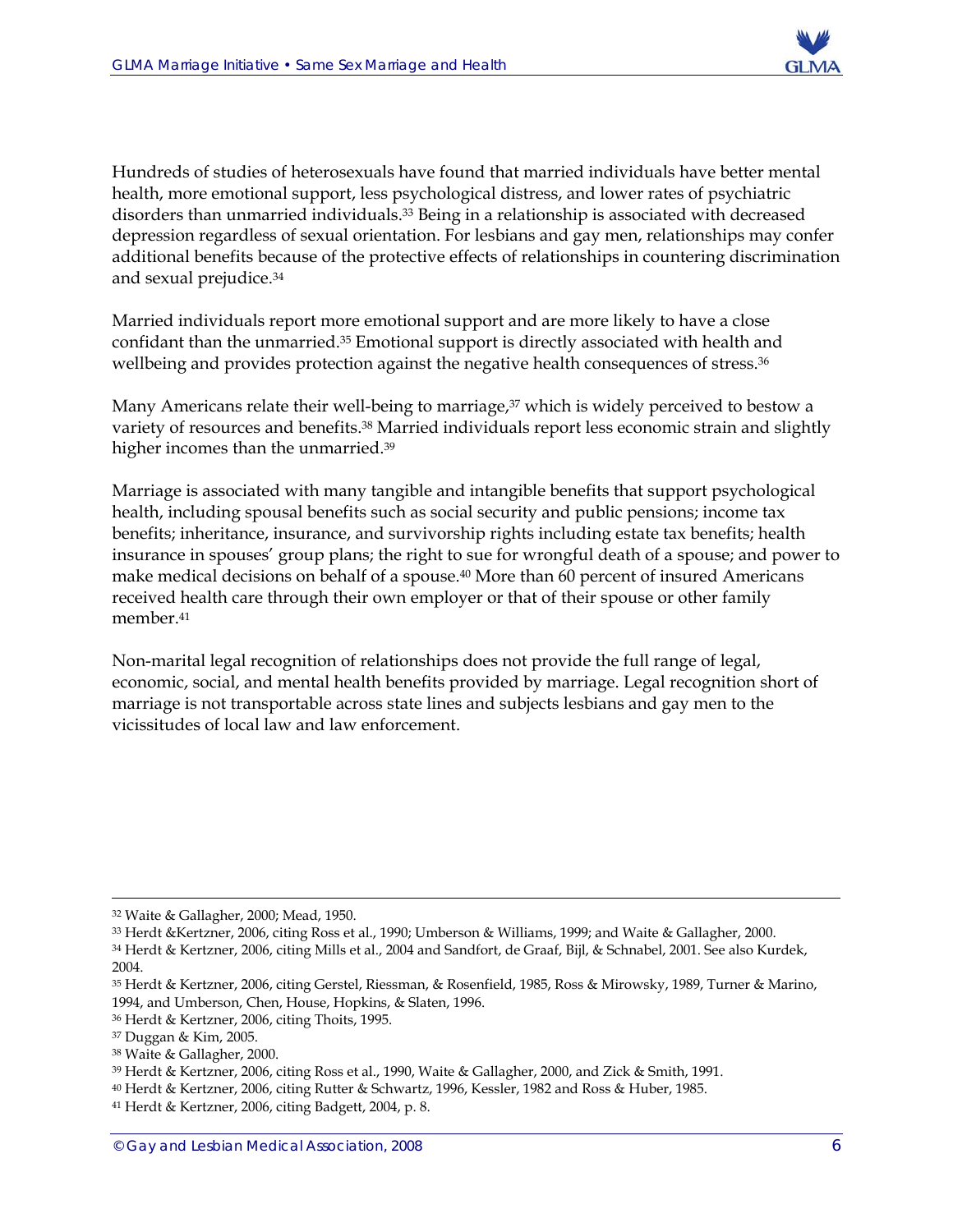

#### *Marriage can help protect and promote the health of children being raised by gay men and lesbians.*

Millions of children are being raised by same-sex couples.42 Marriage equality provides crucial protections for children from a financial, legal and psychosocial stability perspective, along with increased degrees of social acceptance and support. Marriage denial affects the children being raised by lesbians and gay men by undermining family stability and perpetuating false claims about parental fitness.43

Legal recognition of a same-gender spouse can increase the ability of adult couples to provide and care for one another and fosters a nurturing and secure environment for their children.<sup>44</sup> Marriage also benefits children by conferring survivorship rights and protections, recognition of parental rights and responsibilities, tax and other financial advantages, and legal protections to partners and children during the dissolution of relationships.

Children of same-gender parents often experience economic, legal, and familial insecurity as a result of the absence of legal recognition of their bonds to non-biological parents.45 An adoptive parent who is lesbian or gay is often prejudicially presumed as unfit in many U.S. jurisdictions. Furthermore, when unmarried couples do adopt, usually one parent is granted legal rights, while the other parent may have no legal standing.<sup>46</sup> Additionally, without access to civil marriage, same gender couple's death, disability, and divorce disputes are relegated to civil courts, which apply contract or business law, but not family law, such that children's concerns are ignored.47

Multiple, published credible research studies find no differences in parenting skills by sexual orientation or in the psychological health or adjustment of children raised by heterosexual or homosexual parents.48 Specifically:

- There are no important differences with respect to psychological well-being or gender development between children in lesbian-mother families and children in two-parent heterosexual families.49
- Adolescents with same-sex parents have the same personal, familial, and school adjustments as adolescents living with opposite-sex parents.50

<sup>42</sup> Patterson & Friel, 2000.

<sup>43</sup> Herdt & Kerzner, 2006.

<sup>44</sup> Pawelski et al., 2006.

<sup>45</sup> Id.

<sup>46</sup> Support of Legal Recognition of Same-Sex Civil Marriage, Position Statement. American Psychiatric Association. 2005.

<sup>47</sup> O'Hanlan, KA, 2006.

<sup>48</sup> For a review of this research, see Stacey & Biblarz, 2001 and Kitzinger & Wilkinson, 2004. See also Golombok et al., 2003; Wainwright et al., 2004.

<sup>49</sup> Bos, 2004; Brewaeys, Ponjaert, Van Hall, & Golombok, 1997; Chan, Raboy, & Patterson, 1998; Flaks, Ficher, Masterpasqua, & Joseph, 1995; Golombok, Tasker, & Murray, 1997; MacCallum & Golombok, 2004.

<sup>50</sup> Herdt & Kertzner, 2006, citing Wainright, Russell, & Patterson, 2004; large national US school-based sample.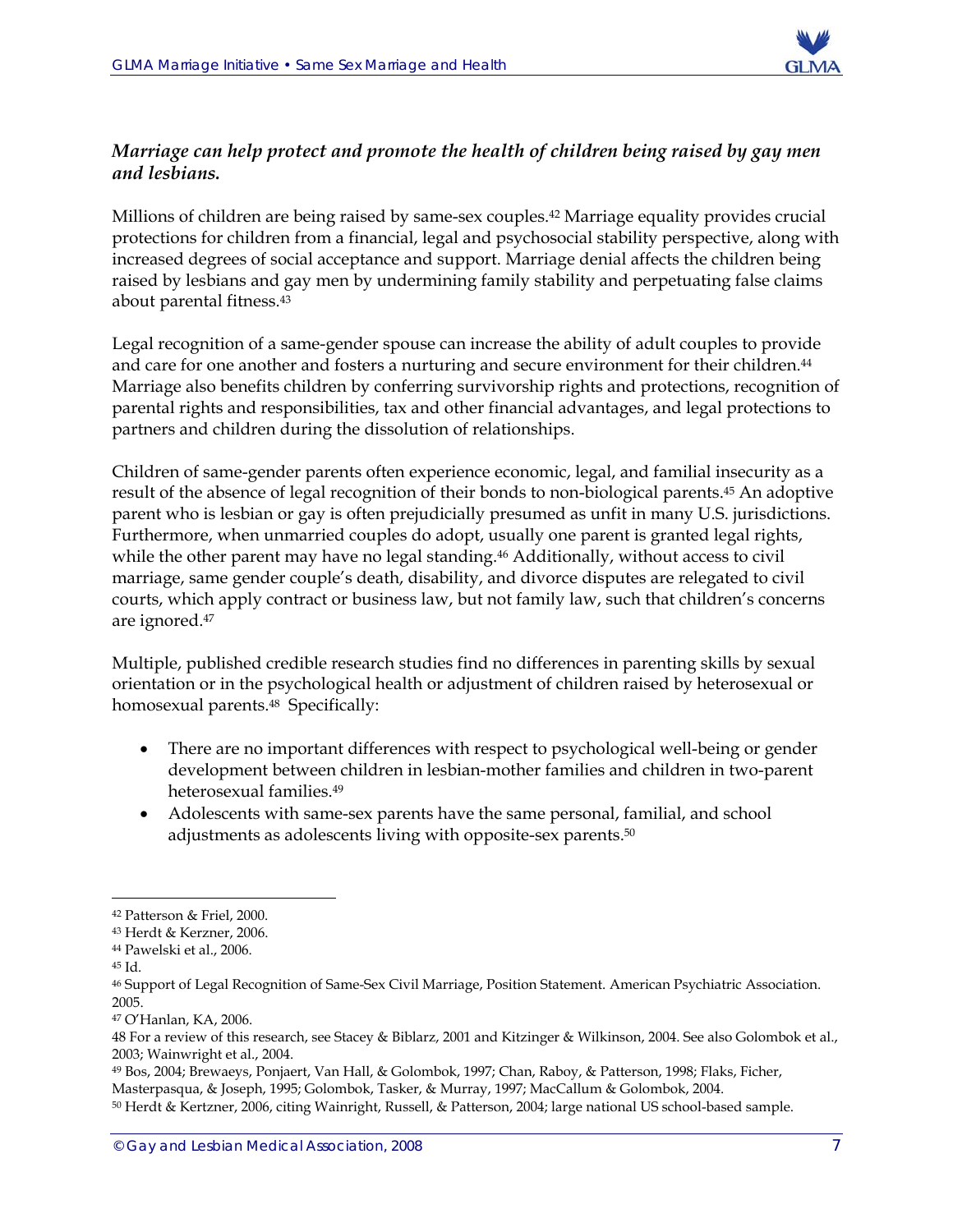

- Children with lesbian mothers are as well-adjusted and have the same gender role behaviors as children of heterosexual parents.51
- Young men and women raised in lesbian-mother families continue to function well in adult life.52

Many of the nation's leading healthcare associations have issued position statements addressing such issues as the capability of lesbian and gay parents to meet the best of interests of their children, the importance of second parent adoption for the well-being of children, and the lack of difference in childhood development by the sexual orientation of parents . These associations include the American Medical Association,<sup>53</sup> the American Psychoanalytic Association,<sup>54</sup> the American Psychological Association,<sup>55</sup> the American Academy of Pediatrics,<sup>56</sup> the California section of the American College of Obstetricians and Gynecologists,<sup>57</sup> the American Psychiatric Association,58 the American Academy of Child and Adolescent Psychiatry,59 the National Association of Social Workers,<sup>60</sup> and the Child Welfare League of America.<sup>61</sup>

One of the leading authorities on child development and health is the American Academy of Pediatrics. In a 2002 statement, it stated:

> The American Academy of Pediatrics recognizes that a considerable body of professional literature provides evidence that children with parents who are homosexual can have the same advantages and the same expectations for health, adjustment, and development as can children whose parents are heterosexual.<sup>62</sup>

In a 2006 article published in *Pediatrics*, a distinguished group of experts stated:

The scientific data overwhelmingly demonstrate that there is no relationship between parents' sexual orientation and any measure of children's emotional, psychosocial, and behavioral adjustment. We conclude that civil marriage is beneficial to children, regardless of the gender of the parents, because it strengthens families and helps foster financial and legal security, psychosocial stability, and an augmented sense of societal acceptance and support.<sup>63</sup>

<sup>51</sup> Golombok et al., 2003; United Kingdom study.

<sup>52</sup> Tasker & Golombok, 1995, 1997; longitudinal study of adults.

<sup>53</sup> American Medical Association, 2004 (supporting same-sex second-parent adoptions).

<sup>54</sup> American Psychoanalytic Association, 2002.

<sup>55</sup> American Psychological Association, 2004.

<sup>56</sup> American Academy of Pediatrics, 2002.

<sup>57</sup> American College of Obstetricians and Gynecologists District IX, 2007.

<sup>58</sup> American Psychiatric Association, 2004.

<sup>59</sup> American Academy of Child and Adolescent Psychiatry, 2006.

<sup>60</sup> National Association of Social Workers, Lesbian, Gay, and Bisexual Issues.

<sup>61</sup> Child Welfare League of America, 2006.

<sup>62</sup> American Academy of Pediatrics, 2002.

<sup>63</sup> Pawelski et al., 2006.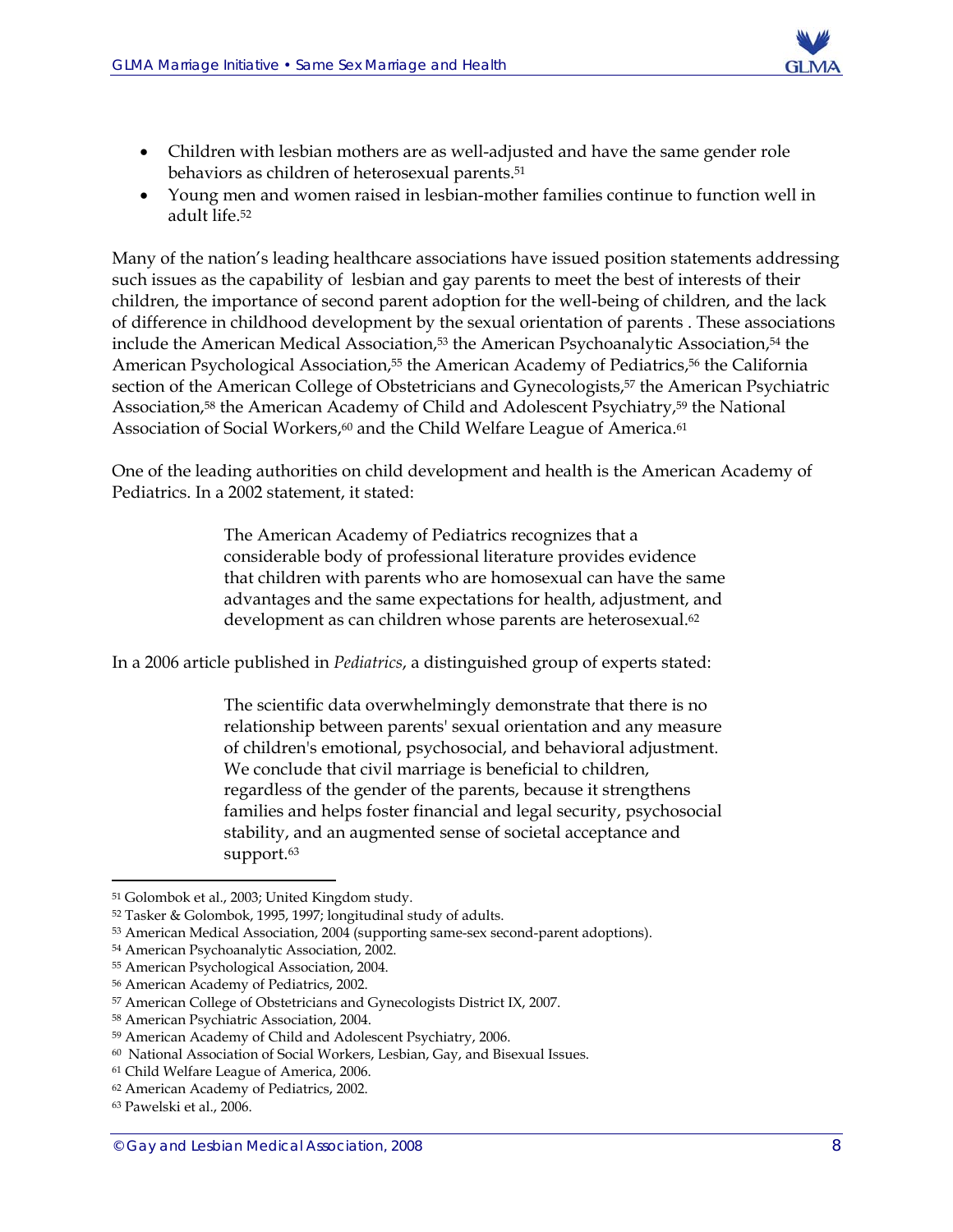

Extending marital rights to lesbians and gay men will enhance the psychological well-being of children raised by same-sex couples by providing legal standing for non-biological parents, ensuring that children are eligible to receive support and benefits from both parents, and removing stigma attached to parental unmarried status. 64

#### *Marriage can help protect and promote the health of aging gay and lesbian individuals.*

There are many same-sex couples in which one or more of the partners is over the age of 55: nearly one in ten same-sex couples is comprised of two people over 65 or older; nearly one in five same-sex couples is comprised of two people 55 or older; and one in four same sex couples includes a partner over the age of 55. 65

Like heterosexuals, gay and lesbian persons often face added health and financial concerns as they age. Aging gay and lesbian individuals, however, may face more difficult health circumstances than their heterosexual counterparts who have the benefit of legal marriage.

A gay or lesbian retiree who is not legally married can only receive Social Security at a single person's rate, even though Social Security benefits and other retirement funds, if present, are often needed to support both partners in a same-sex relationship. When one of the members of a same-sex couple dies, the survivor is greatly disadvantaged compared to a heterosexual widow or widower: Social Security payments stop, retirement plan benefits are heavily taxed, and survivors must pay estate tax on inherited homes, even if jointly owned.

The American Psychiatric Association has reviewed scientific research and found that access to civil marriage is important for to the health of same-sex couples:

> As the population ages, the denial of legal recognition of civil marriage has consequences for increasing numbers of older adults in same-sex relationships who face age-related health and financial concerns. Excluding these adults from civil marriage protections of survivorship and inheritance rights, financial benefits, and legal recognition as a couple in healthcare settings increases the psychological burden associated with aging.<sup>66</sup>

<sup>64</sup> Wolfson, 2004; Herek, 2004.

<sup>65</sup> Herdt & deVries, 2004. citing Bennett , L. & Gates G. (2004). The cost of marriage inequality to gay, lesbian and bisexual seniors. Urban Institute. At www.urban.org/url.cfm?ID=410939.

<sup>66</sup> Support of Legal Recognition of Same-Sex Civil Marriage; Position Statement, 2005, American Psychiatric Association.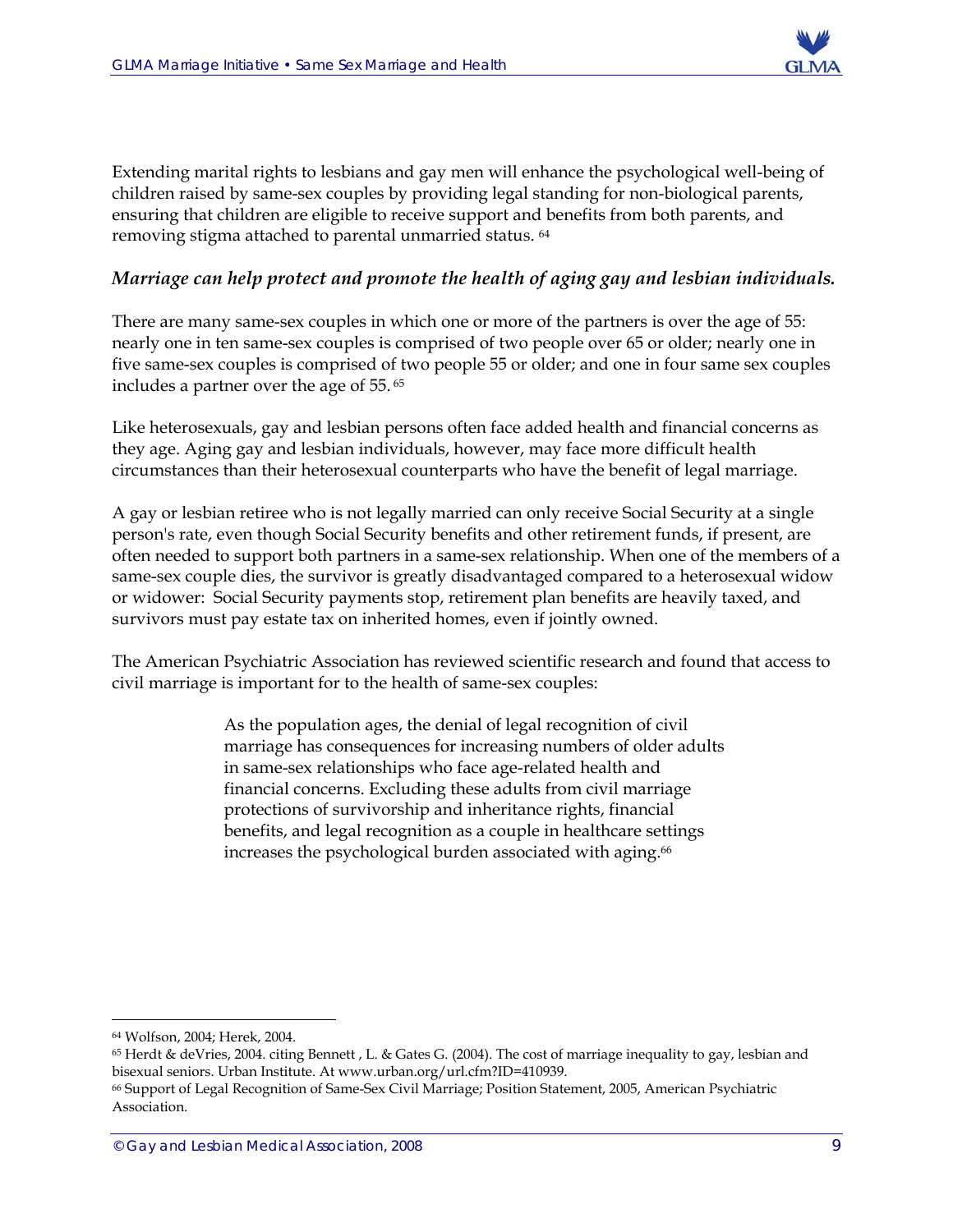

#### *Marriage can help prevent discrimination based on sexual orientation in healthcare settings.*

Hospital visitation and decision making rights conferred by marriage are important to the quality of care. People in committed same-sex relationships are sometimes denied access to their partners by hospitals which only allow legal next of kin to visit or to make decisions for disabled individuals.

In February 2007, Janice Langbehn, her long term partner Lisa Pond, and their three adopted children were in Miami to take a cruise. Pond suffered a brain aneurysm and was admitted to Jackson Memorial Hospital. The hospital, after telling Langbehn that she was "in an anti-gay city and state" refused to allow Langbehn and the couples' children to be with Pond, despite having received a durable power of attorney and advance directive. Pond died without her family present.67 Civil marriage for same-sex couples will decrease the likelihood of this kind of discrimination.

<sup>67</sup> See statement of Janice Langbehn at http://thelpkids.com/national-media-awards. The story was widely reported in the media.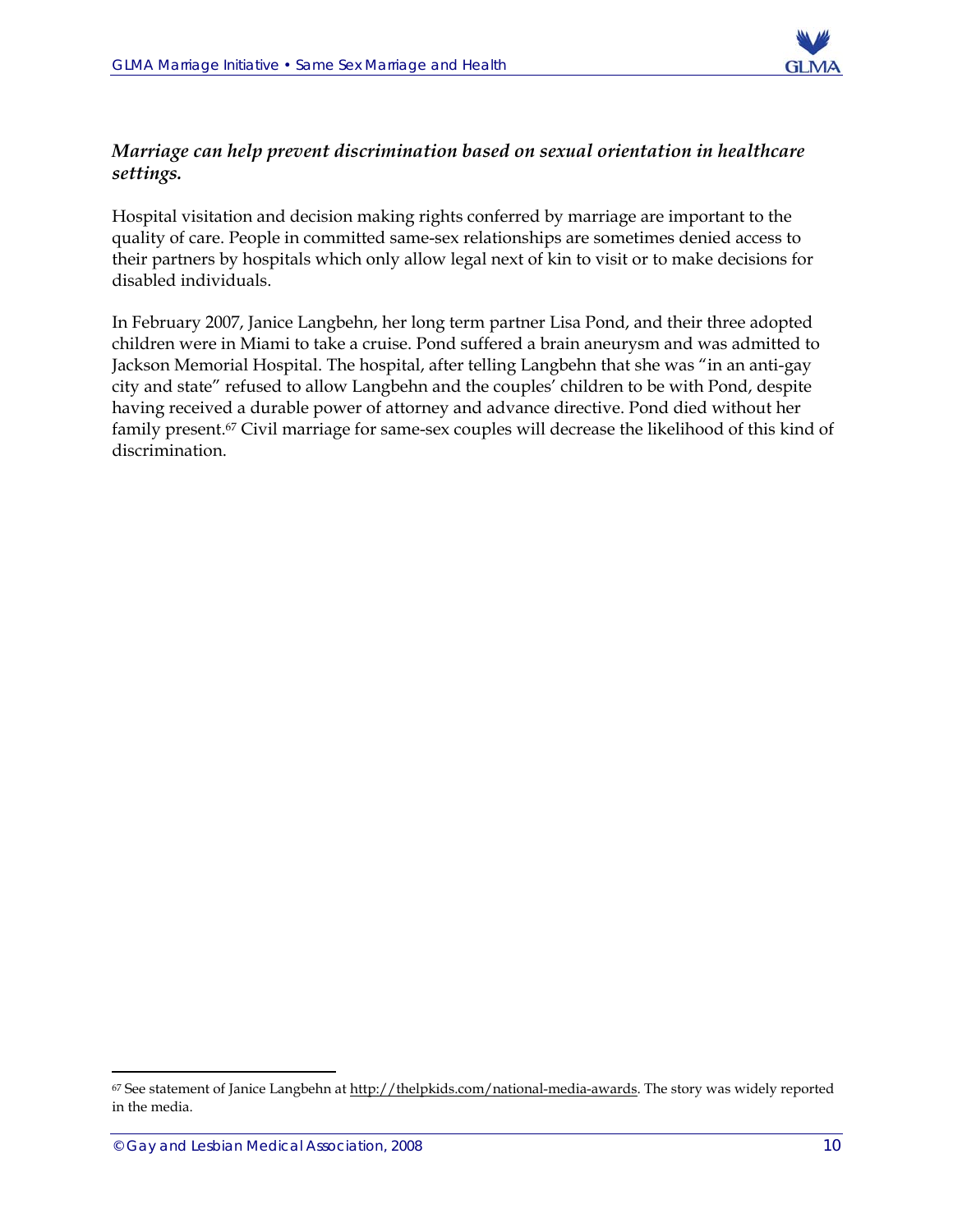

### **References**

American Academy of Child and Adolescent Psychiatry. (2006). Policy statement: gay, lesbian, and bisexual parents. August 9, 2006.

American Academy of Pediatrics Committee on Psychosocial Aspects of Child and Family Health. (2002). Coparent or Second-Parent Adoption by Same-Sex Parents. *Pediatrics*, Vol. 109 No. 2, 339-340. At http://aappolicy.aappublications.org/cgi/content/full/pediatrics;109/2/339. See also Perrin, EC. (2002). Technical Report: Coparent or Second-Parent Adoption by Same-Sex Parents. At http://aappolicy.aappublications.org/cgi/content/full/pediatrics;109/2/341

American Academy of Pediatrics – California District IX. (2005). Policy Statement: Respecting the Rights of the Child: The Need for Nondiscriminatory Civil Marriage. Adopted April 2005.

American College of Obstetricians and Gynecologists District IX. (2007). Letter to the Honorable Dave Jones,. In: Honorable Dave Jones, Chair of Judiciary Committee, eds. Sacramento, CA: California district of the American College of Obstetricians and Gynecologists.

American Medical Association. (2004). Position statement on second parent adoption. At www.amaassn.org/ama1/pub/upload/mm/15/a04\_final\_actions.pdf. See also AMA GLBT Policy Compendium at www.ama-assn.org/ama1/pub/upload/mm/42/glbt\_policy0905.pdf

American Psychiatric Association. (1998). Position statement on psychiatric treatment and sexual orientation. *American J. Psychiatry*, 1999; 156:1131. At http://www.psych.org/Departments/EDU/Library/APAOfficialDocumentsandRelated/PositionStatements/19982

0.aspx

American Psychiatric Association. (2000). Commission on Psychotherapy by Psychiatrists (COPP): Position statement on therapies focused on attempts to change sexual orientation (Reparative or conversion therapies). *American J. Psychiatry*, 157:1719-1721. At

http://www.psych.org/Departments/EDU/Library/APAOfficialDocumentsandRelated/PositionStatements/20000 1a.aspx

American Psychiatric Association. (2004). Resolution on Sexual Orientation, Parents, and Children. At http://www.apa.org/pi/lgbc/policy/parentschildren.pdf

American Psychiatric Association. (2005). Support of Legal Recognition of Same-Sex Civil Marriage, Position Statement. At http://archive.psych.org/edu/other\_res/lib\_archives/archives/200502.pdf

American Psychoanalytic Association. (1997). Marriage resolution, adopted December 18, 1997.

American Psychological Association. (1997). Resolution on Appropriate Therapeutic Responses to Sexual Orientation, adopted August 14, 1997. At www.apa.org/pi/sexual.html.

American Psychoanaytic Association. (2002). Gay and Lesbian Parenting, adopted May 16, 2002. At www.apsa.org/ABOUTAPSAA/POSITIONSTATEMENTS/GAYANDLESBIANPARENTING/tabid/471/Default.as px.

American Psychological Association. (2004). APA Supports Legalization of Same-Sex Civil Marriages. Washington, DC: Public Affairs Office; July 28, 2004.

American Psychological Association. (2004). Resolution on Sexual Orientation, Parents, and Children. At http://www.apa.org/pi/lgbc/policy/parentschildren.pdf.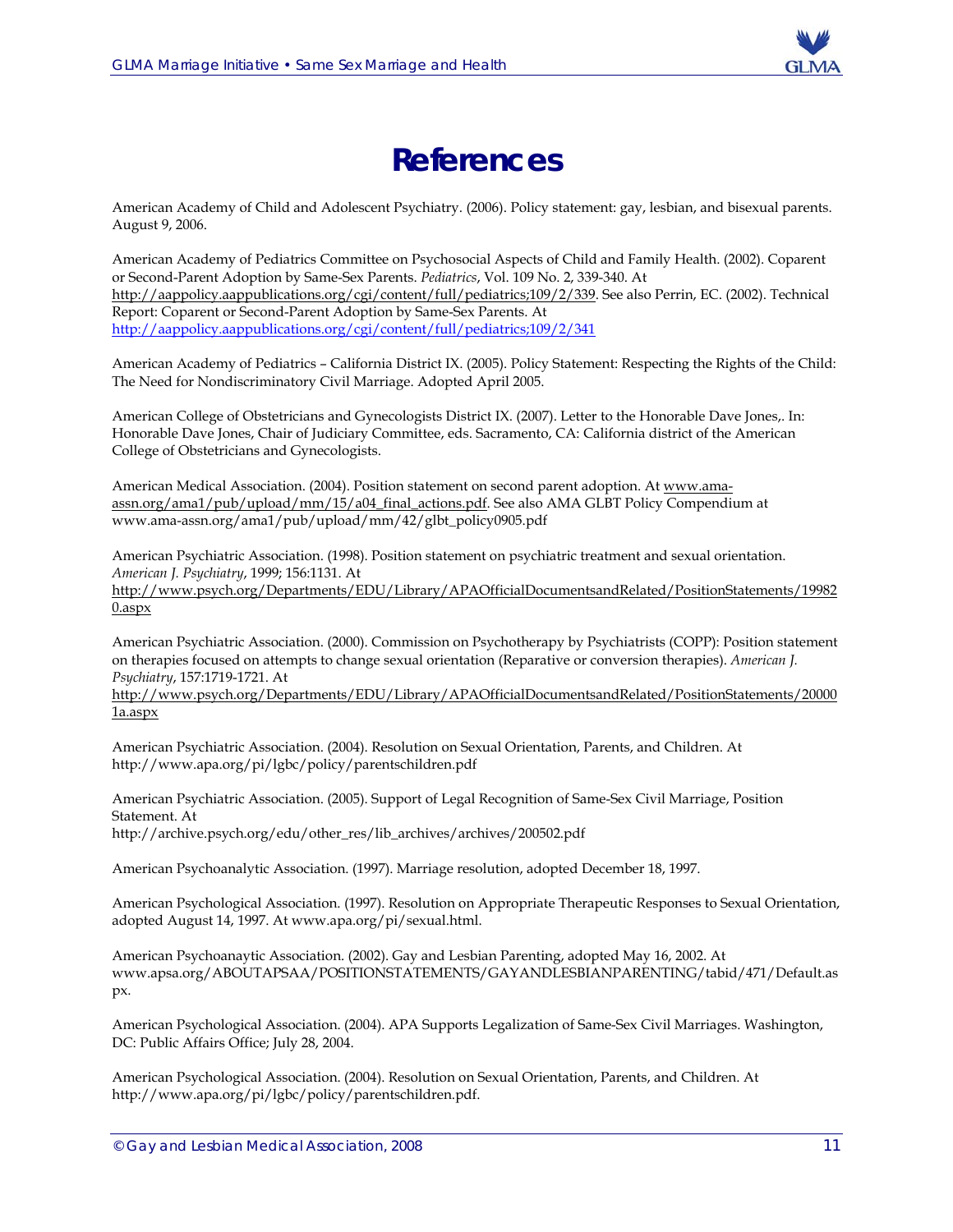

Badgett, M. V. L. (2004). Will providing marriage rights to same-sex couples undermine heterosexual marriage? Evidence from Scandinavia and the Netherlands*. Journal of SexualityResearch and Social Policy, 1*, 1–10.

Blumstein, P., & Schwartz, P. (1983). *The American couple*. New York: Simon and Shuster Books.

Bos, H. (2004). *Parenting in planned lesbian families*. Amsterdam: Amsterdam University Press.

Brewaeys, A., Ponjaert, I., Van Hall, E. V., & Golombok, S. (1997). Donor insemination: Child development and family functioning in lesbian mother families. *Human Reproduction, 12*, 1349–1359.

California Supreme Court, In re Marriage Cases (S147999), (May 15, 2008). At http://www.courtinfo.ca.gov/opinions/documents/S147999.pdf

Chan, R. W., Raboy, B., & Patterson, C. (1998). Psychosocial adjustment among children conceived via donor insemination by lesbian and heterosexual mothers. *Child Development, 69*, 443–457.

Child Welfare League of America. (2006). Position Statement on Parenting of Children by Gay, Lesbian, and Bisexual Adults. At http://www.cwla.org/programs/culture/glbtqposition.htm

Cohler, B., & Galatzer-Levy, R. M. (2000). *The course of gay and lesbian lives*. Chicago: University of Chicago Press.

Cott, N. F. (2002). *Public vows: A history of marriage and the nation*. Cambridge: Harvard University Press.

Duggan, L., & Kim, R. (2005, June 29). Beyond gay marriage. *The Nation*. Retrieved August 2005 from http://www.thenation.com/doc/20050718/kim

Erikson, E. (1959). Identity and the life cycle. *Psychological Issues, 1*(1), 50–100.

Flaks, D. K., Ficher, I., Masterpasqua, F., & Joseph, G. (1995). Lesbians choosing motherhood: A comparative study of lesbian and heterosexual parents. *Developmental Psychology, 31*, 105–114.

Gerstel, N., Riessman, C. K., & Rosenfield, S. (1985). Explaining the symptomatology of separated and divorced women and men: The role of material conditions and social support. *Social Forces, 64*, 84–101.

Golombok, S., Perry, B., Burston, A., Murray, C., Mooney-Somers, J., Stevens, M., et al. (2003). Children with lesbian parents: A community study. *Developmental Psychology, 39*, 20–33.

Green, R. J., & Mitchell, V. (2002). Gay and lesbian couples in therapy: Homophobia, relational ambiguity, and social support. In A. S. Gurman & N. S. Jacobson (Eds.), *Clinical handbook of couple therapy* (3rd ed., pp. 546–568). New York: Guilford Press.

Haldeman, D. (1991). Sexual orientation conversion therapy for gay men and lesbians: A scientific examination. In J. C. Gonsiorek & J. D. Weinrich (Eds.), *Homosexuality: Research implications for public policy*. Newbury Park, CA: Sage Publications.

Henry J. Kaiser Family Foundation. (2001). *Inside-OUT: A report on the experiences of lesbians, gays, and bisexuals in America and the public's views on issues and policies related to sexual lorientation*. Publication No. 3195. Menlo Park, CA: Author. Retrieved February 2, 2006, from

http://www.kff.org/kaiserpolls/loader.cfm?url=/commonspot/security/getfile.cfm&PageID=13873

Herdt, G., & Boxer, A. (1993). *Children of Horizons*. Boston: Beacon Press.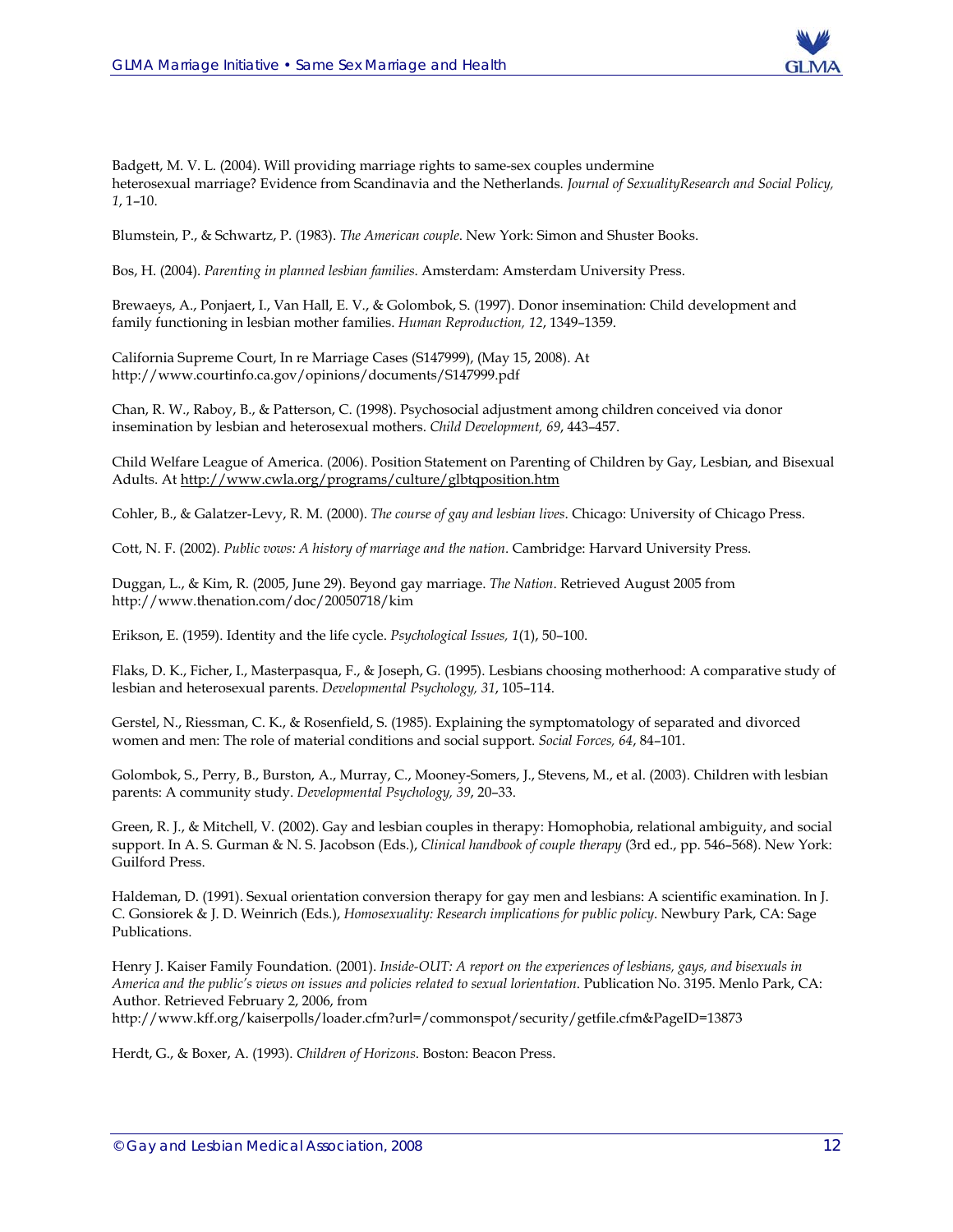

Herdt, G & Kertzner, R.M. (2006). I do, but I can't: The impact of marriage denial on the mental health and sexual citizenship of lesbians and gay men in the United States. *Sexuality Research and Social Policy: Journal of NSRC, 3*(1), 33- 49.

Herdt, G., & Koff, B. (2000). *Something to tell you*. New York: Columbia University Press.

Herdt, G. & de Vries, B. (2004). Gay and lesbian aging: Research and future directions. New York: Springer.

Herek, G. M. (2004). Beyond "homophobia": Thinking about sexual stigma and prejudice in the twenty-first century. *Sexuality Research and Social Policy: Journal of NSRC, 1*(2), 6–24.

Hostetler, A.J. & Cohler B.J. (1997). Partnership, singlehood, and the lesbian and gay life course: A research agenda. *International Journal of Sexuality and Gender Studies*, 2(3-4), 199-230.

Irvine, J. (2005). Anti-gay politics online: A study of sexuality and stigma on national websites. *Sexuality Research & Social Policy: Journal of NSRC, 2*(1), 3–22.

Jordan, M. D. (2005). *Blessing same-sex unions*. Chicago: University of Chicago Press.

Kertzner, R. M. (1999). Self-appraisal of life experience and psychological adjustment in midlife gay men. *Journal of Psychology and Human Sexuality, 11*, 43–64.

Kessler, R. C. (1982). A disaggregation of the relationship between socioeconomic status and psychological distress. *American Sociological Review, 47*, 752–764.

Kitzinger, C., & Wilkinson, S. (2004). Social advocacy for equal marriage: The politics of "rights" and the psychology of "mental health." *Analyses of Social Issues and Public Policy, 4*, 173–194.

Kurdek, L. A. (2004). Are gay and lesbian cohabiting couples really different from heterosexual married couples? *Journal of Marriage and Family*, 66, 880–900.

Lehmiller J.J. & Agnew, C.R. (2006). Marginalized relationships: The impact of social disapproval on romantic relationships. *Commitment Personality and Social Psychology Bulletin*, Vol. 32, No. 1, 40-51.

MacCallum, F., & Golombok, S. (2004). Children raised in fatherless families from infancy: A followup of children of lesbian and single heterosexual mothers. *Journal of Child Psychology &Psychiatry, 45*, 1407–1419.

Massachusetts Supreme Judicial Court, Goodridge & others vs. Department of Public Health & another, 440 Mass. 309, SJC 08860 (2003). Retrieved June 3, 2005, from http://news.findlaw.com/hdocs/docs/conlaw/goodridge111803opn.pdf

Mays, V. M., & Cochran, S. D. (2001). Mental health correlates of perceived discrimination among lesbian, gay, and bisexual adults in the United States. *American Journal of Public Health, 91*, 1869.

Mead, M. (1950). *Male and female: A study of the sexes in a changing world*. London: Victor Gollancz Ltd.

Meyer, I. H. (2003). Prejudice, social stress, and mental health in lesbian, gay, and bisexual populations: Conceptual issues and research evidence. *Psychological Bulletin, 129*, 674–697.

Mills, T. C., Paul, J., Stall, R., Pollack, L., Canchola, J., Chang, Y., et al. (2004). Distress and depression in men who have sex with men: The urban men's health study. *American Journal of Psychiatry, 161*(2), 278–285.

National Association of Social Workers. (2004). Same-Sex Marriage - Fact Sheet. At www.socialworkers.org/diversity/lgb/033004Facts.asp. See also www.socialworkers.org/pressroom/2004/081704.asp.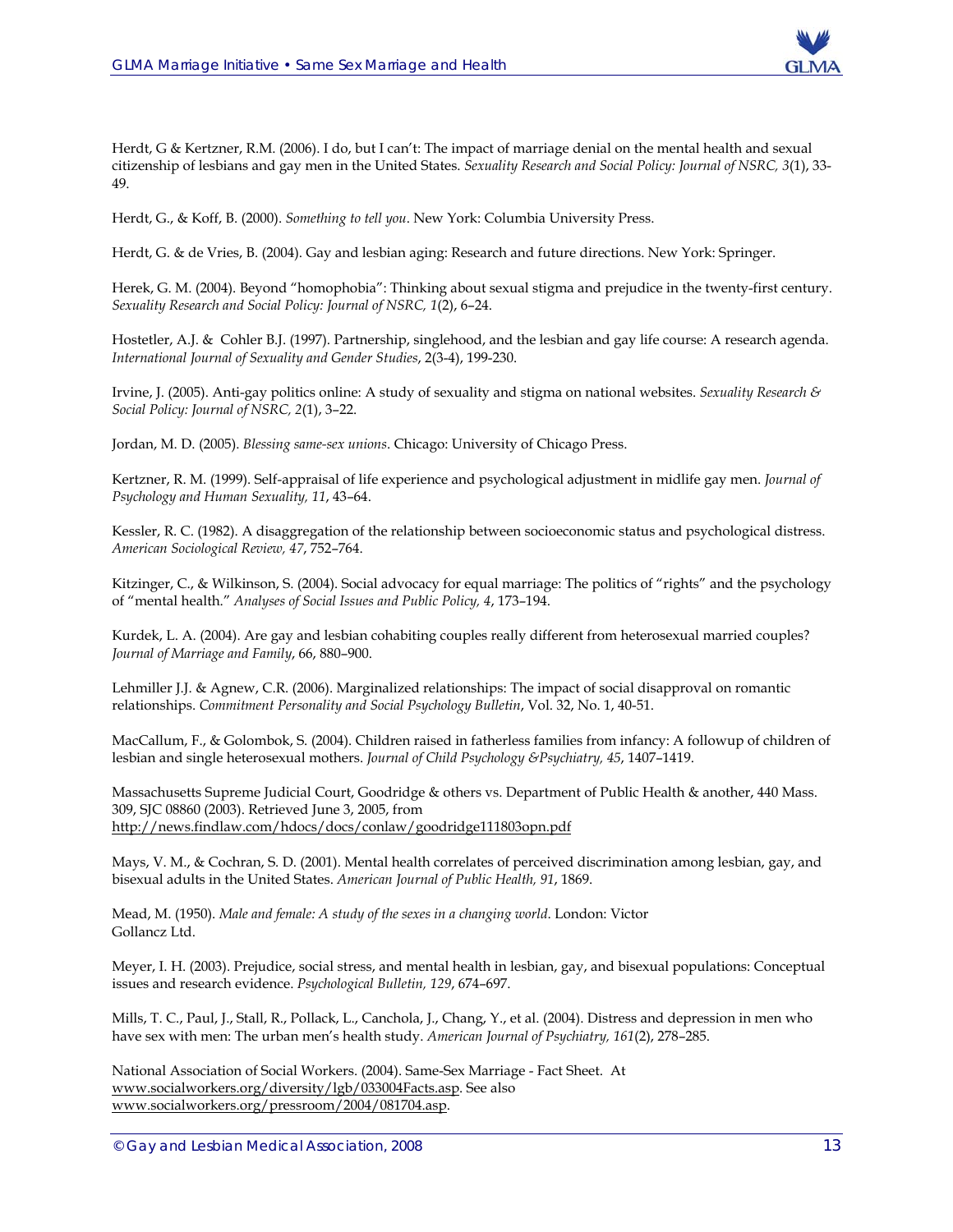

National Association of Social Workers. Lesbian, Gay, and Bisexual Issues. *Social Works Speaks* abstracts. At http://www.socialworkers.org/resources/abstracts/abstracts/lesbian.asp.

O'Hanlan, K.A. Health Policy Considerations for Our Sexual Minority Patients (March 2006). *Obstetrics and Gynecology.*

Patterson C.J. & Friel, L.V. (2000). Sexual orientation and fertility. In: Bentley G, Mascie-Taylor N, eds. *Infertility in the Modern World*. Cambridge, England: Cambridge University Press.

Paul, J. P., Catania, J., Pollack, L., Moskowitz, J., Canchola, J., Mills, T., et al. (2002). Suicide attempts among gay and bisexual men: Lifetime prevalence and antecedents. *American Journal of Public Health, 92*, 1338–1345.

Pawelski, James G., Perrin, E., Foy, J., Allen, C., Crawford, J., Del Monte, M., Kaufman, M., Klein, J., Smith, K., Springer, S., Tanner, J.L., Vickers, D. (2006). The Effects of Marriage, Civil Union and Domestic Partnership Laws on the Health and Well-Being of Children. *Pediatrics,* Vol 118, Number 1, 349-364. At http://pediatrics.aappublications.org/cgi/content/full/118/1/349.

Peplau, L. A., & Spalding, L. R. (2000). The close relationships of lesbians, gay men, and bisexuals. In C. Hendrick & S. S. Hendrick (Eds.), *Close relationships: A sourcebook.* Thousand Oaks, CA: Sage, 449-474.

Ross, C. E., & Huber, J. (1985). Hardship and depression. *Journal of Health and Social Behavior, 26*, 312–327.

Ross, C. E., & Mirowsky, J. (1989). Explaining the social patterns of depression: Control and problem solving or support and talking. *Journal of Health and Social Behavior, 30*, 206–219.

Ross, C. E., Mirowsky, J., & Goldsteen, K. (1990). The impact of family on health: The decade in review. *Journal of Marriage and the Family, 52*, 1059–1078.

Rutter, V., & Schwartz, P. (1996). Same-sex couples: Courtship, commitment, context. In A. E. Auhagen & M. von Salisch (Eds.). *The diversity of human relationships* (pp. 197–226). New York: Cambridge University Press.

Ryff, C. D., Keyes, C. L. M., & Hughes, D. L. (2003). Status inequalities, perceived discrimination, and eudaimonic well-being: Do the challenges of minority life hone purpose and growth? *Journal of Health and Behavior, 44*, 275–291.

Sandfort, T. M., de Graaf, R., Bijl, R. V., & Schnabel, P. (2001). Same-sex behavior and psychiatric disorders. *Archives of General Psychiatry, 58*, 85–91.

Sang, B. (1991). Moving toward balance and integration. In B. Sang, J. Warshow, & A. J. Smith (Eds.). *Lesbians at midlife: The creative transition* (pp. 206–214). San Francisco: Spinster Books.

Savin-Williams, R. (2005). *The new gay teenager*. Cambridge, MA: Harvard University Press.

Stacey, J., & Biblarz, T. J. (2001). How does the sexual orientation of parents matter? *American Sociological Review, 66*, 159–183.

Stein, A. (2001). *The stranger next door: The story of a small community's battles over sex, faith, and civil rights*. Boston: Beacon.

Tasker, F., & Golombok, S. (1995). Adults raised as children in lesbian families. *American Journal of Orthopsychiatry, 65*(2), 203–215.

Tasker, F., & Golombok, S. (1997). *Growing up in a lesbian family*. New York: Guildford Press.

Teunis, N., & Herdt, G. (Eds.). (2007). *Sexual inequalities*. Berkeley: University of California Press.